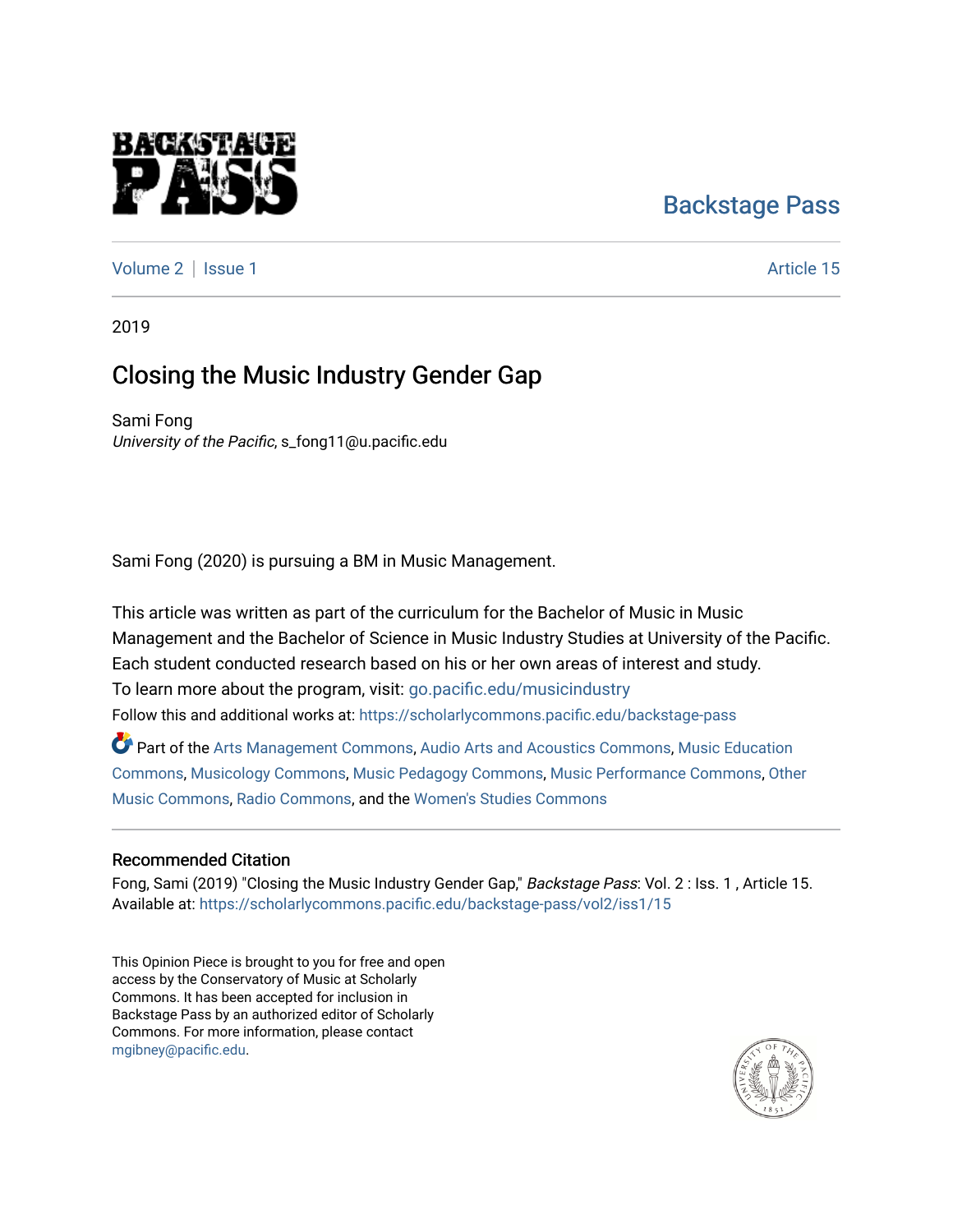### **Closing the Music Industry Gender Gap** By Sami Fong

 I still remember the shock on my parents' faces when breaking the news "Guess who wants to make a career in the music biz?" Their concern was that the industry was mostly run by men and all they could think was "sex, drugs, and rock-a-roll," which admittedly also gave me some concern. However, as the role of women in the music biz has become a point of topic (thank you "#MeToo") women from all walks of life are starting to flourish in this male-dominated business, which makes me optimistic. Women like Beyoncé and Taylor Swift may grab the headlines, but real growth for women in the music industry will not happen without breaking the proverbial executive "glass ceiling" to enable men and women to work and compete as equals.

 A study by Stacy L. Smith, an associate professor of communication at the University of Southern California and the founder of its USC Annenberg Inclusion Initiative found that from 2012 to 2018 women were under represented in popular music. In an analysis of Dr. Smith's second annual report, February 2019 *Inclusion in the Recording Studio? Gender and Race/Ethnicity of Artists, Songwriters & Producers*, (https://annenberg.usc.edu/research); a study of the top 700 songs on Billboard Hot 100 chart for each of those seven years showed only 22% of those songs were performed by female artists. The percentage is even lower for women behind the scenes such as songwriters at 12% and female producers (those most responsible for the sound of pop music) at just 2% or a gender ratio of 47:1 male to female. According to Dr. Smith, "When it comes to women's ability to contribute and to lead, they're being shut out of the process." The starkness of the study's findings is surprising given the success of stars like Beyoncé, Taylor Swift, Adele, Ariana Grande (currently with 3 songs in the UK Top 10), and

1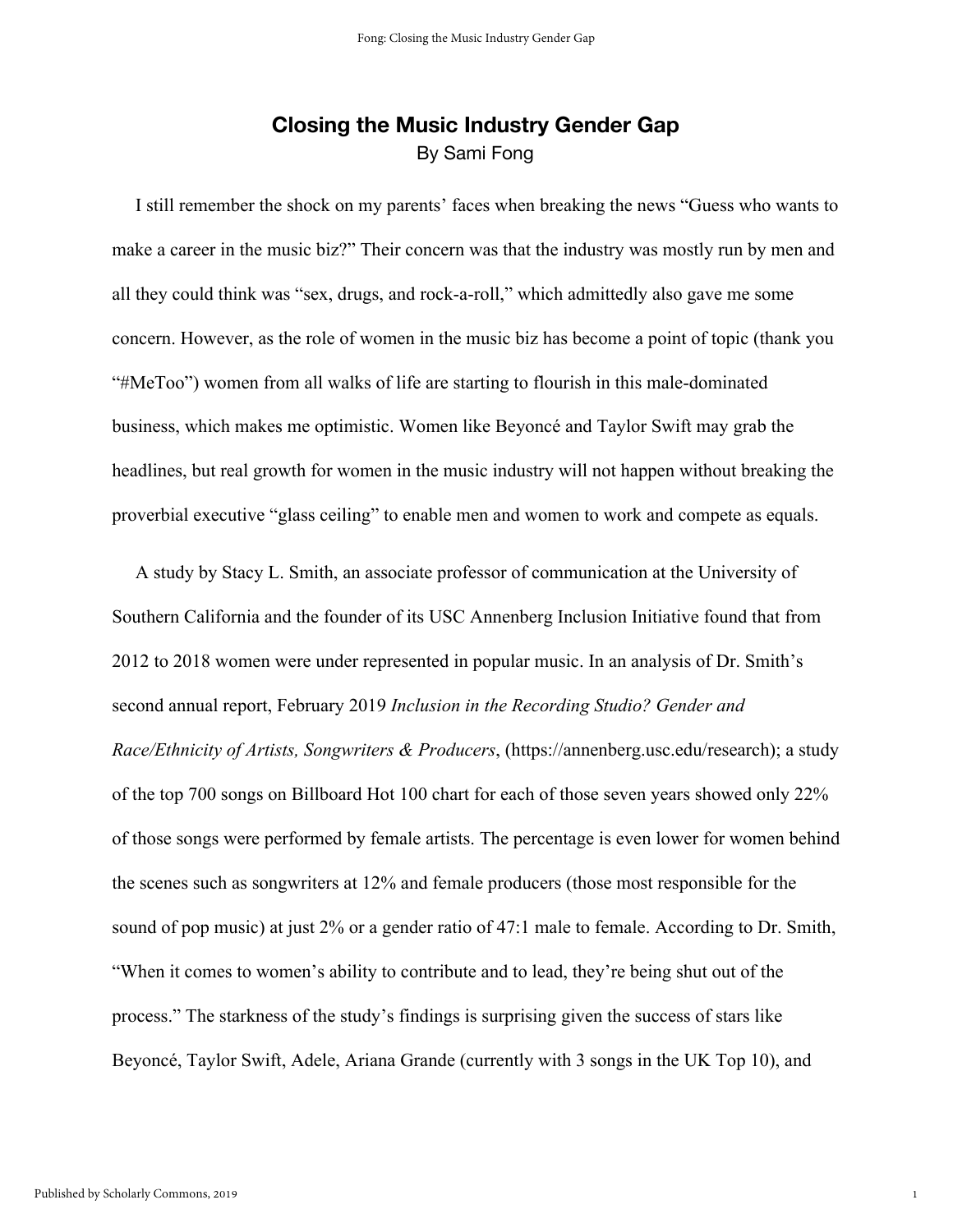new artists like Alessia Cara, Julia Michaels, Camila Cabello, Halsey, and SZA. Dr. Smith's sample size is narrow because it excludes thousands of artists who are less commercially visible and those in niche genres by looking only at a seven-year sample of the top 100 songs. It is even more surprising when considering that the music industry has provided homes for those labeled as outsiders or minorities. For instance, the industry opened their doors to black musicians in the 1960's while racial discrimination via Jim Crow laws received tacit approval from our legal system. Later, punk and alternative groups such as the Ramones, Sex Pistols, and Nirvana were promoted by the industry resulting in them becoming heroes to fans.

 The take away from Dr. Smith's study is that when it comes to the music industry it remains a boy's club where women are offered less opportunity, work harder to get ahead, have fewer role models, and face gender bias. However, there is hope because every year Billboard publishes the Power 100 that is a list of top executives in the music industry from live, tech, management, and recorded music. In 2018, 17% of the people on the list were female, an increase from 10% in 2017. Also, the 2018 Billboard's annual celebration of more than 120 female leaders included many breaking the "glass ceiling" such as Latrice Burnette, Executive VP, Island Records who moved from Epic in September 2018 and the Billboard 2017 Under 40 honoree; Allison Jones, SVP A&R, Big Machine; Michelle Jubelirer, COO, Capitol Music Group; Chris Lacy, SVP A&R, Warner Music Nashville; and, Cindy Mabe, President, Universal Music Group Nashville.

 The accomplishment of these women is noteworthy because it demonstrates an incremental decrease in gender bias, which is one of Dr. Smith's arguments of why female producers account for only 2% of the top 700 songs from 2012 to 2018. Dr. Smith sees a similar comparison to an earlier study by the USC Annenberg Inclusion on the movie industry. Her January 2019 report

2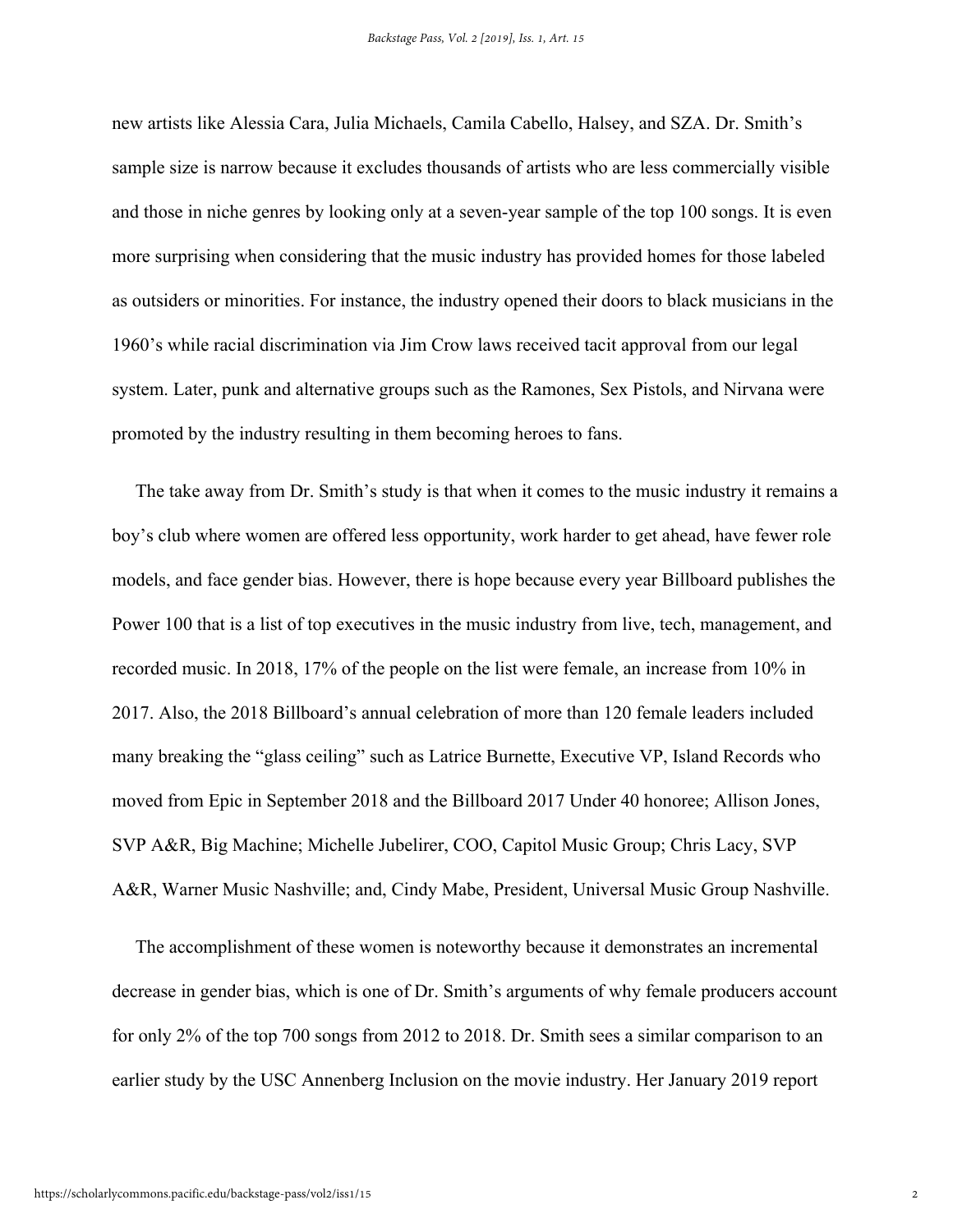*Inclusion in the Director's Chair* found that when the movie industry thinks director, the perception is male. The average percentage of female directors during the twelve-year study period (2007 to 2018) was 4% or a ratio of 22:1 male to female. Her study proposes that the same bias holds true for record producers. After all, both film and music correlate with the business of entertainment. Dr. Smith suggests that having a female director leads to more females on screen, more females in leading roles, and more racial and ethnic diversity. A good example is the 2017 movie *Wonder Woman* directed by Patty Jenkins and starred Gal Gadot that has earned over \$800 million worldwide. Patty Jenkins is a multi-award-winning director who in 2018 became the first woman to receive the Variety Creative Impact in Directing Award. She will direct *Wonder Woman 2* and promises to hire more women behind the camera. It is not unimaginable that the same thing may become a reality in the music world if women are advocating for other women.

 In addition to women executives hiring more women, young women also need to be exposed to fields such as music composition and sound engineering to acquire the skills needed to compete. Which is why it is encouraging to learn of organizations such as [Women's Audio](https://www.womensaudiomission.org/) [Mission](https://www.womensaudiomission.org/) "WAM" in San Francisco that provide hands on training, work experience, career counseling and job placement to young women and girls in music and film. WAM was founded in 2003 by Terri Winston after serving 11 years as Professor of Sound Recording Arts at San Francisco City College. Winston, who is also WAM's executive director, said in a 2018 interview celebrating WAMs 15<sup>th</sup> Anniversary the organization has thrived because it fills an underserved population of women that fosters an attitude of women creating sound who are formidable competitors versus being a novelty.